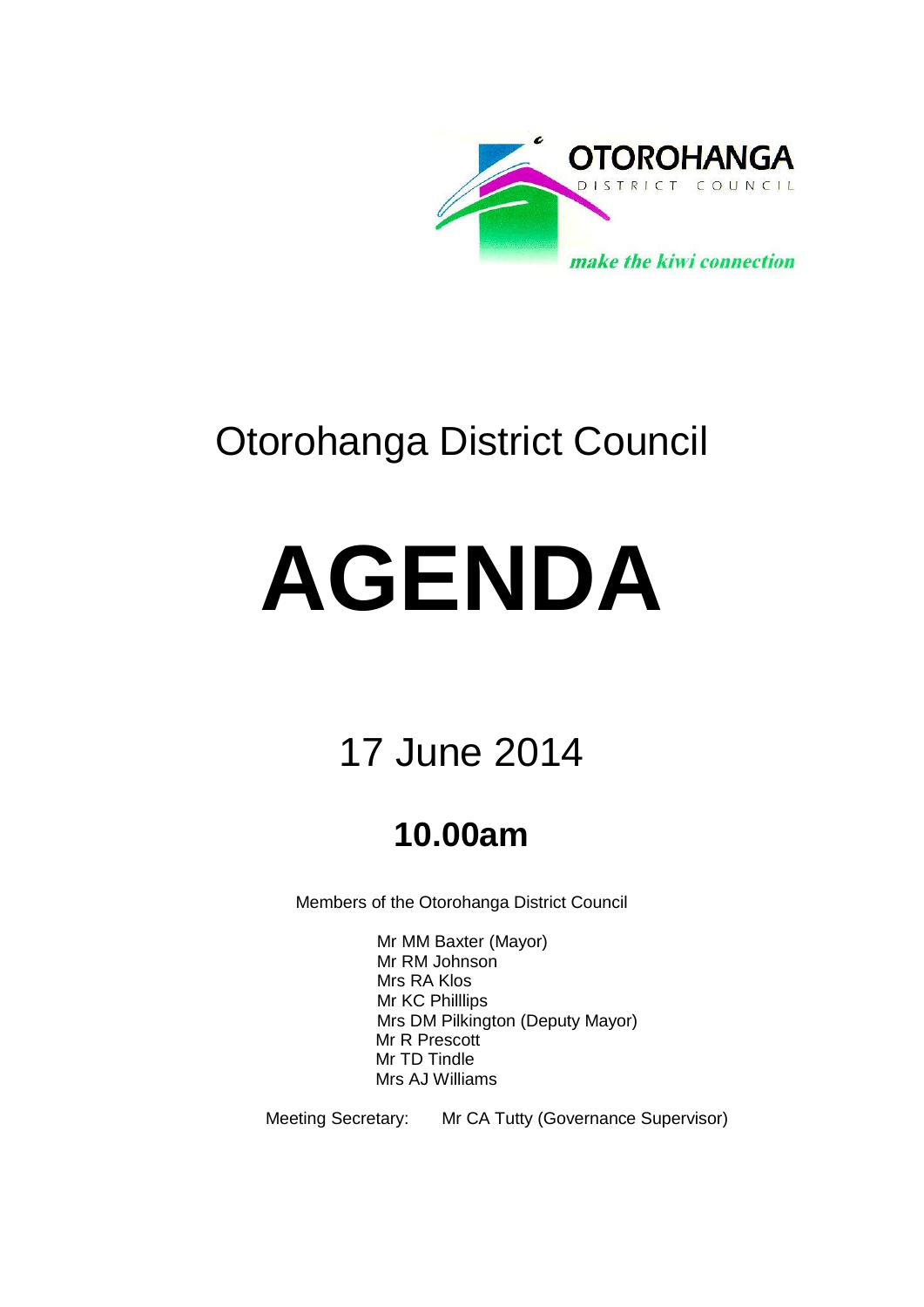#### **OTOROHANGA DISTRICT COUNCIL**

17 June 2014

Notice is hereby given that an ordinary meeting of the Otorohanga District Council will be held in the Council Chambers, Maniapoto St, Otorohanga on Tuesday 17 June 2014 commencing at 10.00am.

10 June 2014

#### **DC Clibbery CHIEF EXECUTIVE**



#### **ORDER OF BUSINESS:**

| <b>PRESENT</b>                                    |                                                 |                |
|---------------------------------------------------|-------------------------------------------------|----------------|
| IN ATTENDANCE                                     |                                                 |                |
| <b>APOLOGIES</b>                                  |                                                 |                |
| <b>OPENING PRAYER</b>                             |                                                 |                |
| <b>ITEMS TO BE CONSIDERED IN GENERAL BUSINESS</b> |                                                 |                |
| CONFIRMATION OF MINUTES - 20 MAY 2014             |                                                 |                |
| <b>REPORTS</b>                                    |                                                 |                |
| Item 82                                           | OTOROHANGA COMMUNITY BOARD MINUTES - 8 MAY 2014 |                |
| Item 83                                           | KAWHIA COMMUNITY BOARD MINUTES - 23 MAY 2014    | 2              |
| Item 84                                           | REQUEST TO WAIVE DOG INFRINEMENT FEE - P DIACK  | 3              |
| Item 85                                           | ANNUAL PLAN SUBMISSIONS 2014                    | 5              |
| Item 86                                           | 2014/15 RATES RESOLUTION                        | $\overline{7}$ |
| Item 87                                           | ODC MATTERS REFERRED FROM 20 MAY 2014           | 13             |
| GENERAL                                           |                                                 | 13             |

**ITEM PRECIS PAGE**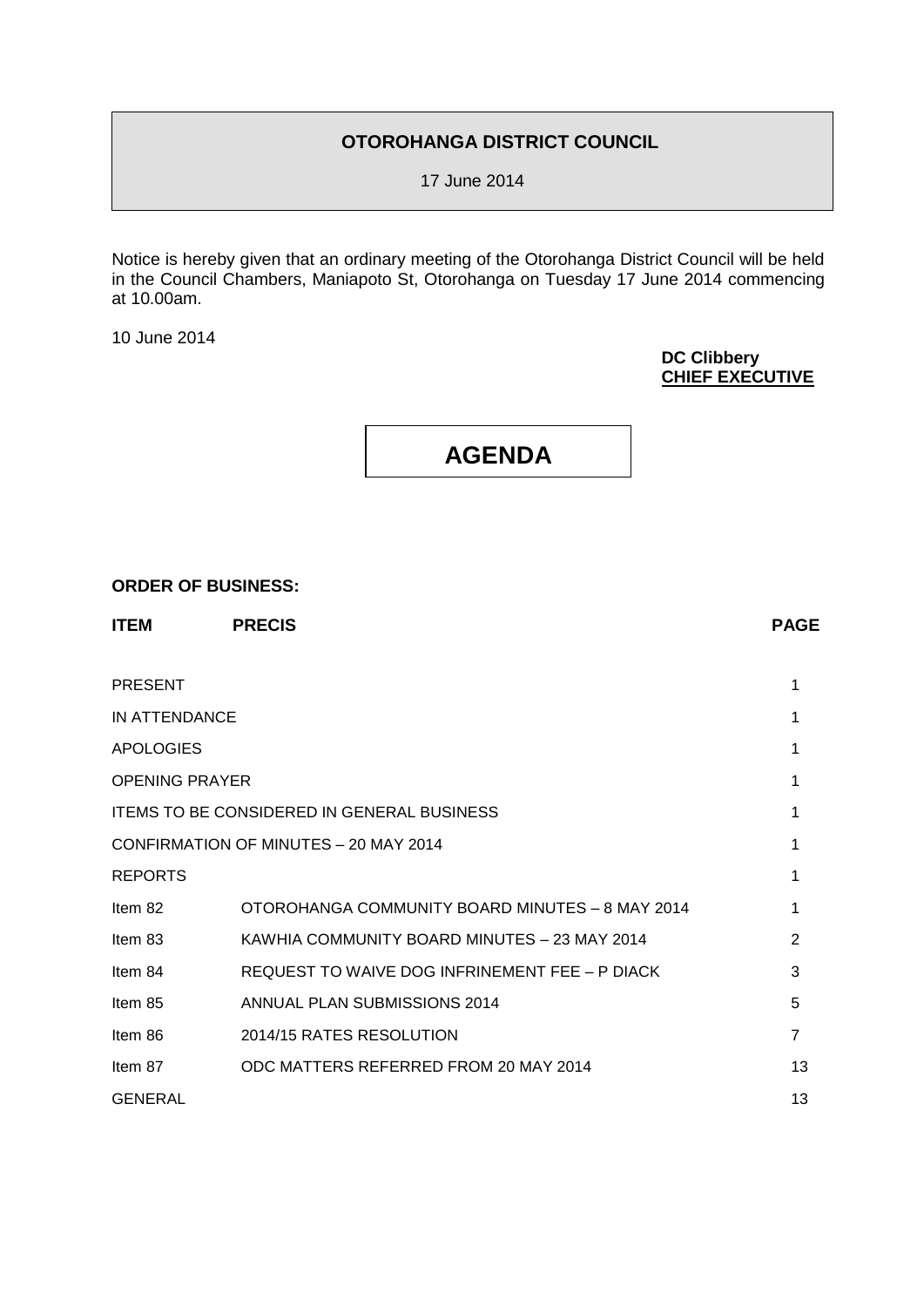**PRESENT**

**IN ATTENDANCE**

**APOLOGIES**

**OPENING PRAYER**

**ITEMS TO BE CONSIDERED IN GENERAL BUSINESS**

**CONFIRMATION OF MINUTES – 20 MAY 2014**

**REPORTS**

| Item 82 | <b>OTOROHANGA COMMUNITY BOARD MINUTES 8 MAY 2014</b>                               |
|---------|------------------------------------------------------------------------------------|
| To:     | <b>His Worship the Mayor and Councillors</b><br><b>Otorohanga District Council</b> |
| From:   | <b>Governance Supervisor</b>                                                       |
| Date:   | <b>17 June 2014</b>                                                                |

#### **Executive Summary**

Minutes of the meeting of the Otorohanga Community Board held on 8 May 2014 as circulated.

#### **Staff Recommendation**

It is recommended that:

The minutes of the meeting of the Otorohanga Community Board held on 8 May 2014 be received.

**CA Tutty GOVERNANCE SUPERVISOR**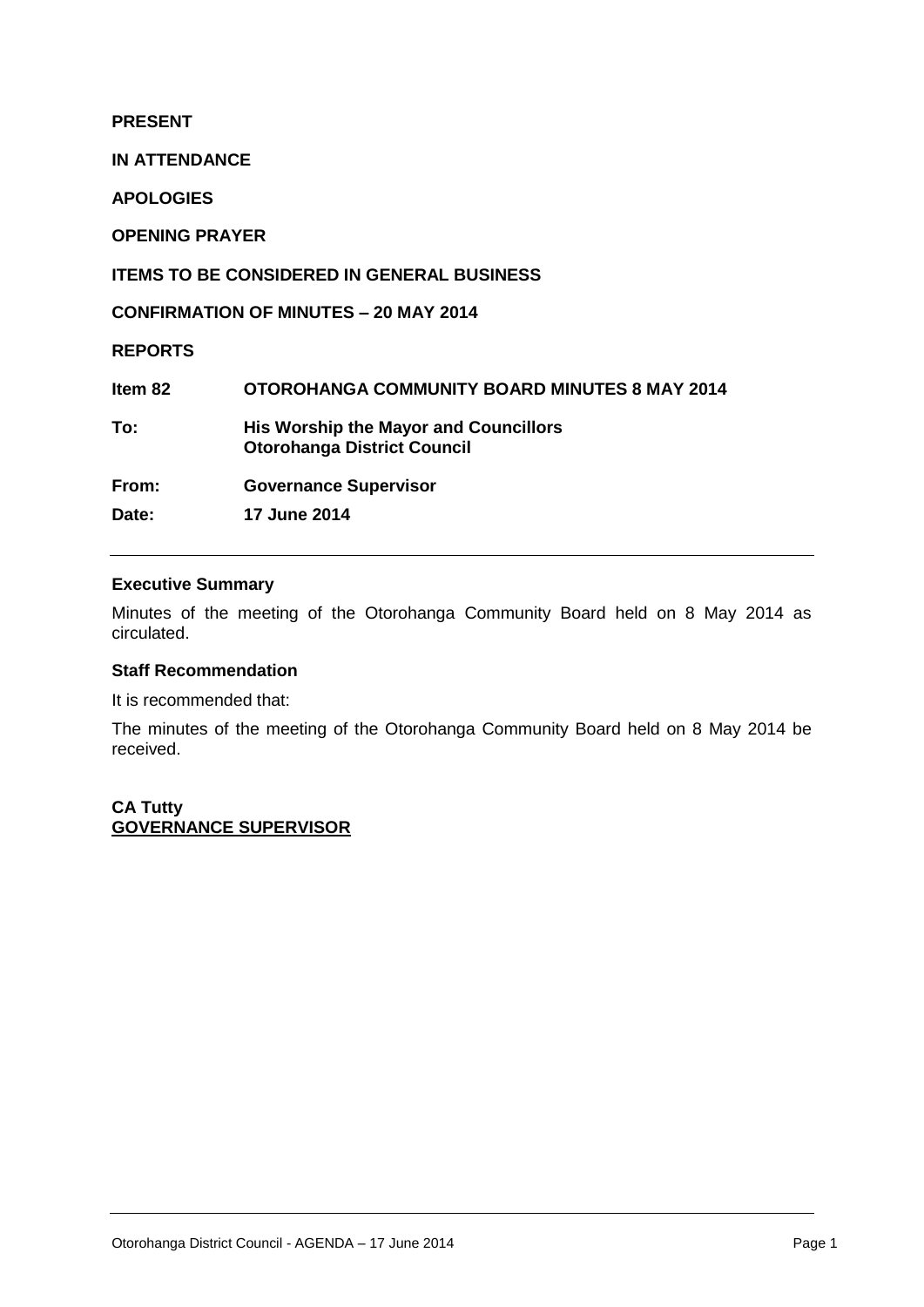### **Item 83 KAWHIA COMMUNITY BOARD MINUTES FOR 23 MAY 2014 To: His Worship the Mayor and Councillors Otorohanga District Council From: Governance Supervisor Date: 17 June 2014**

#### **Executive Summary**

Minutes of the meeting of the Kawhia Community Board held on 23 May 2014 as circulated.

#### **Staff Recommendation**

It is recommended that:

The minutes of the meetings of the Kawhia Community Board held on 23 May 2014 be received.

**CA Tutty GOVERNANCE SUPERVISOR**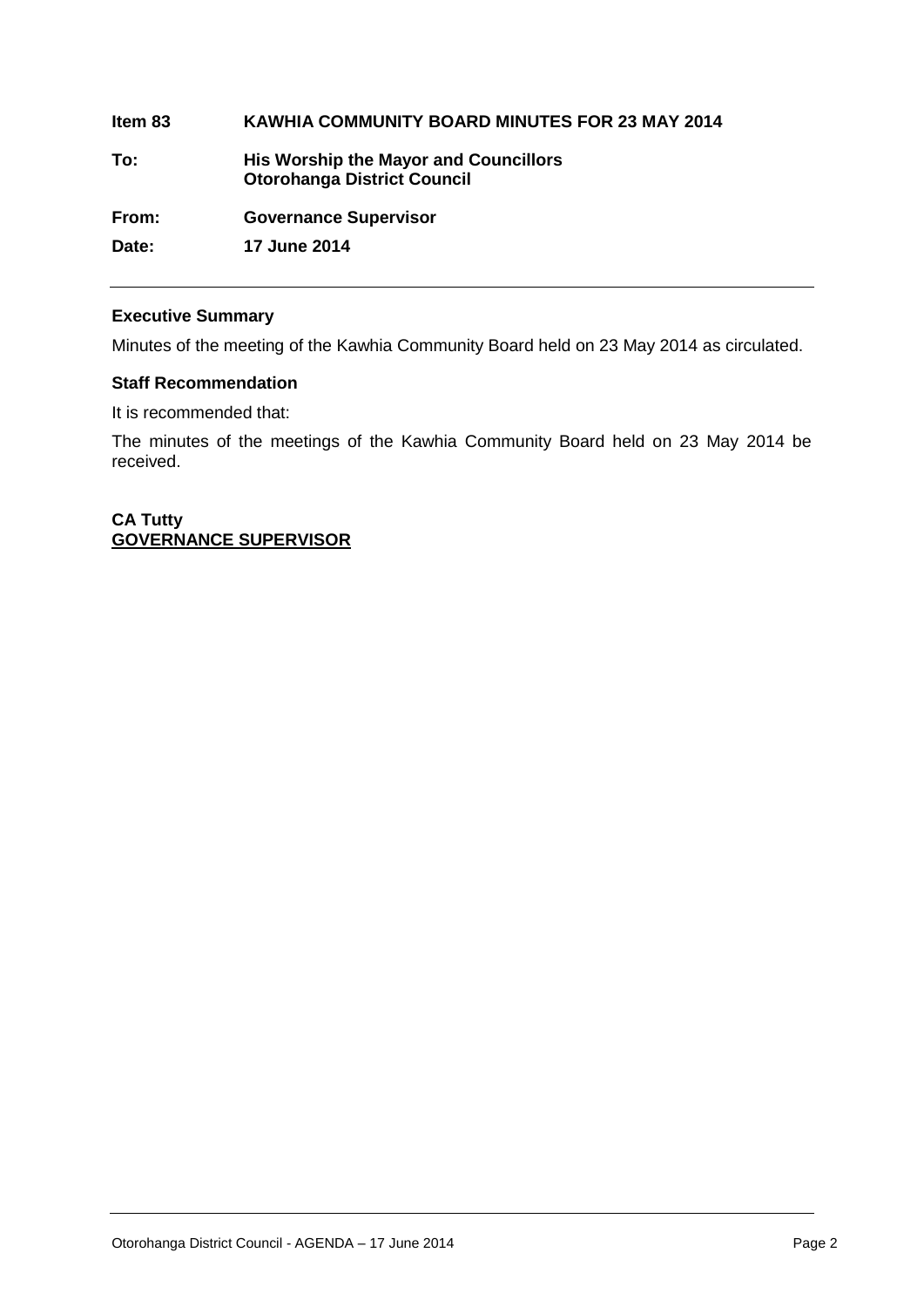**Item 84 REQUEST TO WAIVE INFRINGEMENT FEE**

**To: His Worship & Councillors Otorohanga District Council**

**From: Environmental Services Manager**

**Date: 17 June 2014.**

#### **Relevant Community Outcomes**

- The Otorohanga District is a safe place to live
- Ensure services and facilities meet the needs of the Community

#### **Executive Summary**

Mr Paul Diack has appealed a Dog Control Infringement Notice and requested that the fee be waived.

#### **Staff Recommendation**

It is recommended that:

The report be received.

#### **Report Discussion**

On 23 April 2014 Councils Dog Control Officer served an infringement notice on Mr Diack because his dog Tui was not registered. Waipa District Council advised us on 15 August 2013 that Mr Diack had moved (transferred) into Otorohanga District and that Tui was not registered. A dog registration form was mailed to his known contact address and on 6 September 2013 a second reminder letter was sent out.

The Otorohanga District Council Dog Control Policy states that any person served with an Infringement Notice is entitled to object and request to be heard by Council. A written objection was received from Paul Diack on 12 May 2014. In his letter he says that issues with redirection of mail and a second change of dwelling meant that the first letter was not received and the reminder was filed and forgotten.

I do not have a recommendation to make regarding this request. On one hand the infringement penalty was issued after a more than reasonable time and two requests for payment. Obviously the changes of address added to the delays but the responsibility to advise of changed circumstances lies with the dog owner. However his record with Waipa DC is exemplary, 'a big tick' was the phrase used by the administration officer that I spoke with. So in terms of no prior infringements there is a case to uphold the objection.

Mr Diack does not wish to speak at the Council meeting when this matter is discussed. A copy of his letter is attached.

#### **AR Loe ENVIRONMENTAL SERVICES MANAGER**

#### **Attachments**

Letter from P Diack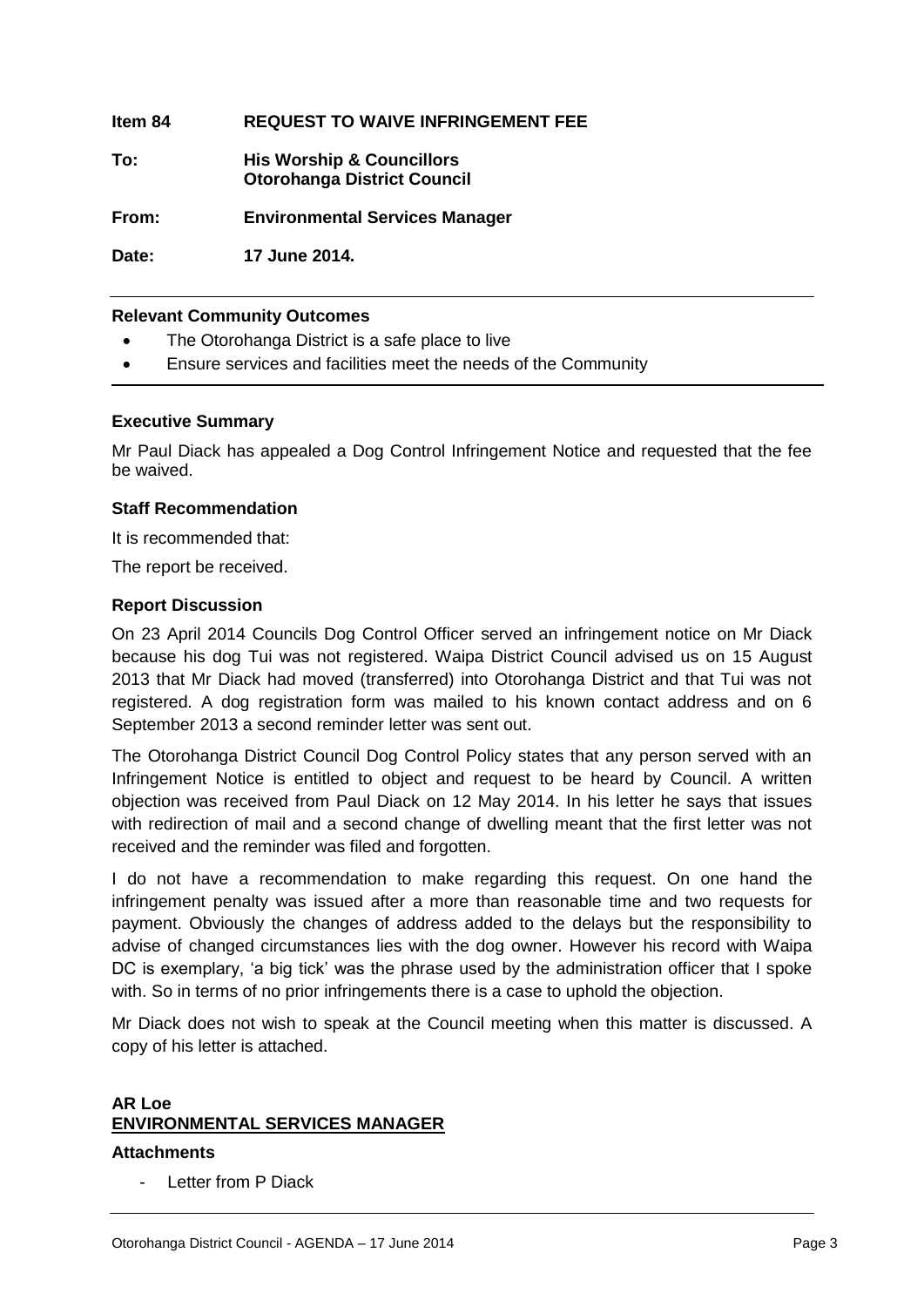P.Diack 272 Te Kawa Road RD<sub>3</sub> **Te Awamutu** 



May 4<sup>th</sup> 2014

To Whom It May Concern:

I am writing to appeal for your leniency regarding an infringement notice I received for failing to register my dog.

If you look at my record of registration with Te Awamutu district council you will see that I am usually very diligent in registering her. After moving in 2012 we didn't receive a reminder to register her in 2013 as it went to our old address and being extremely busy in a new farming career it completely slipped my mind.

We have since moved again and received a notice to register her with Otorohanga District Council. I am at fault in this instance as after moving I went straight into calving and the notice was put away in a drawer. My sincerest apologies for this.

I have been told I should have received an infringement warning notice detailing the upcoming fine. Unfortunately I did not receive this. If I had I would most certainly have come to Otorohanga and registered her. I feel that this is a large fine and I am on a limited income. I am asking for your consideration in dropping the fine to that of a late registration for last year. Once again my sincerest apologies.

**Yours Faithfully** 

**Paul Diack**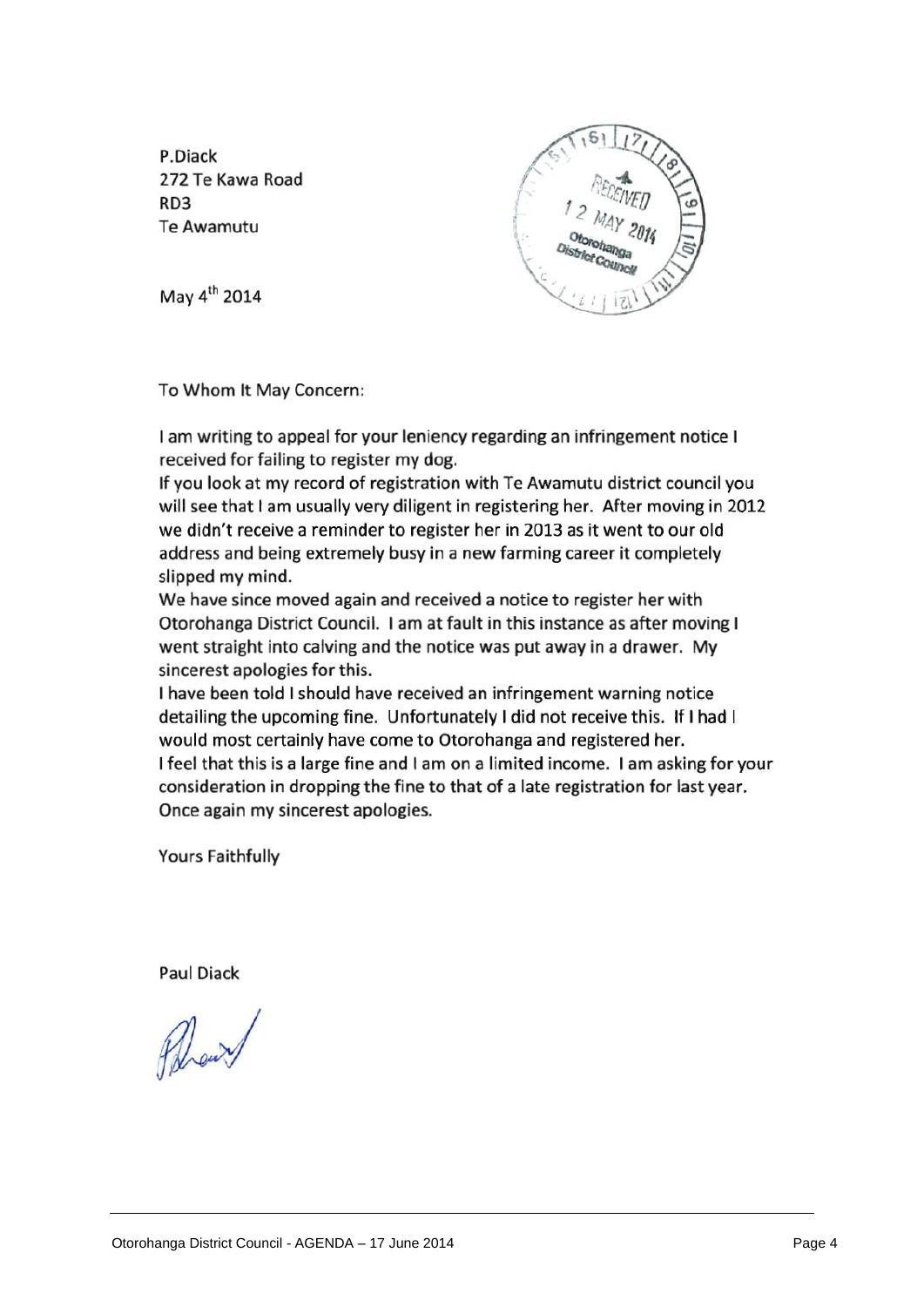| ltem 85 | <b>ANNUAL PLAN SUBMISSIONS 2014</b>                                                |
|---------|------------------------------------------------------------------------------------|
| To:     | <b>His Worship the Mayor and Councillors</b><br><b>Otorohanga District Council</b> |
| From:   | <b>Finance &amp; Administration Manager</b>                                        |
| Date:   | <b>17 June 2014</b>                                                                |

#### **Relevant Community Outcomes**

- Ensure services and facilities meet the needs of the Community
- Manage the natural and physical environment in a sustainable manner
- Foster an involved and engaged Community
- Protect the special character of our harbours and their catchments

#### **Executive Summary**

Council is to consider submissions to the ODC Annual Plan. The list of submitters are as follows.

#### **SUBMITTERS TO BE HEARD:**

| <b>Time</b> | Organisation                 | <b>Presenter</b>             |
|-------------|------------------------------|------------------------------|
| 10.30am     | Democrats for Social Credit  |                              |
| 10.45am     | Sport Waikato                | <b>Matthew Cooper</b>        |
| 11.00am     | <b>ODC Staff</b>             | Graham Bunn                  |
| 11.15am     | <b>CCS Disability Action</b> | Gerri Pomeroy                |
| 11.30am     | <b>Federated Farmers NZ</b>  | Hilary Walker / Zach Mounsey |
| 11.45am     | The Renewables Motueka       | Greg Rzesniowiecki           |

#### **SUBMISSIONS NOT BEING HEARD:**

The Enviroschools Foundation Kawhia Community Board

#### **Staff Recommendation**

It is recommended that:

- 1. The submissions be received, and
- 2. Subject to amendments resulting from the submissions, Council adopt the final Annual Plan.

#### **Report Discussion**

The Draft Annual Plan was approved by Council at their meeting held 15 April 2014.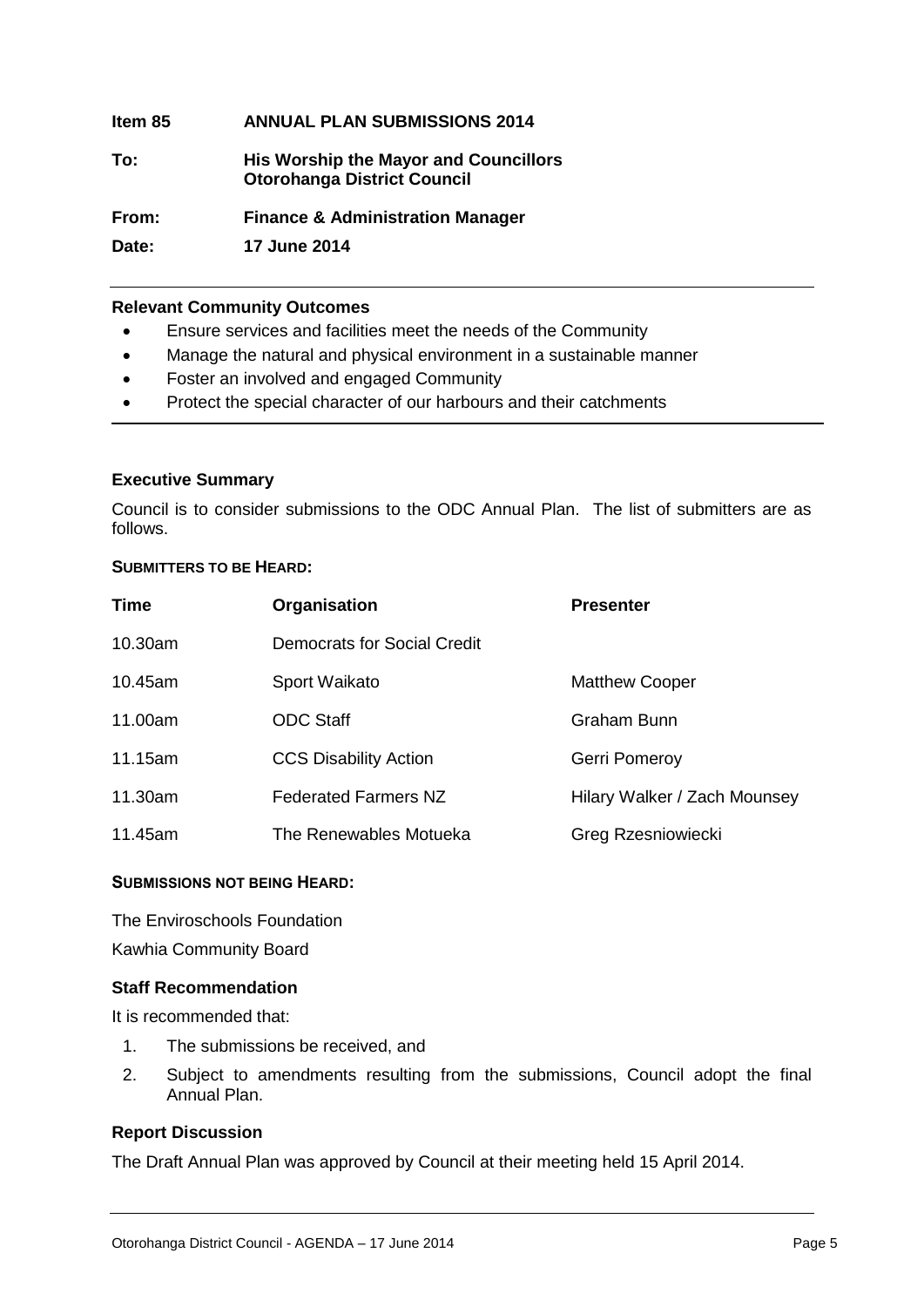The Draft Annual Plan has been subject to the Special Consultative process and made available to all ratepayers.

Staff views on the matters raised in the submissions will be advised as the matters are considered by Council.

Submissions closed at 4.00pm Friday 6 June 2014. Members are asked to bring their copies of the Draft Annual Plan to the meeting.

#### **GD Bunn FINANCE AND ADMINISTRATION MANAGER**

#### **Under separate attachment**

Annual Plan Submissions 2014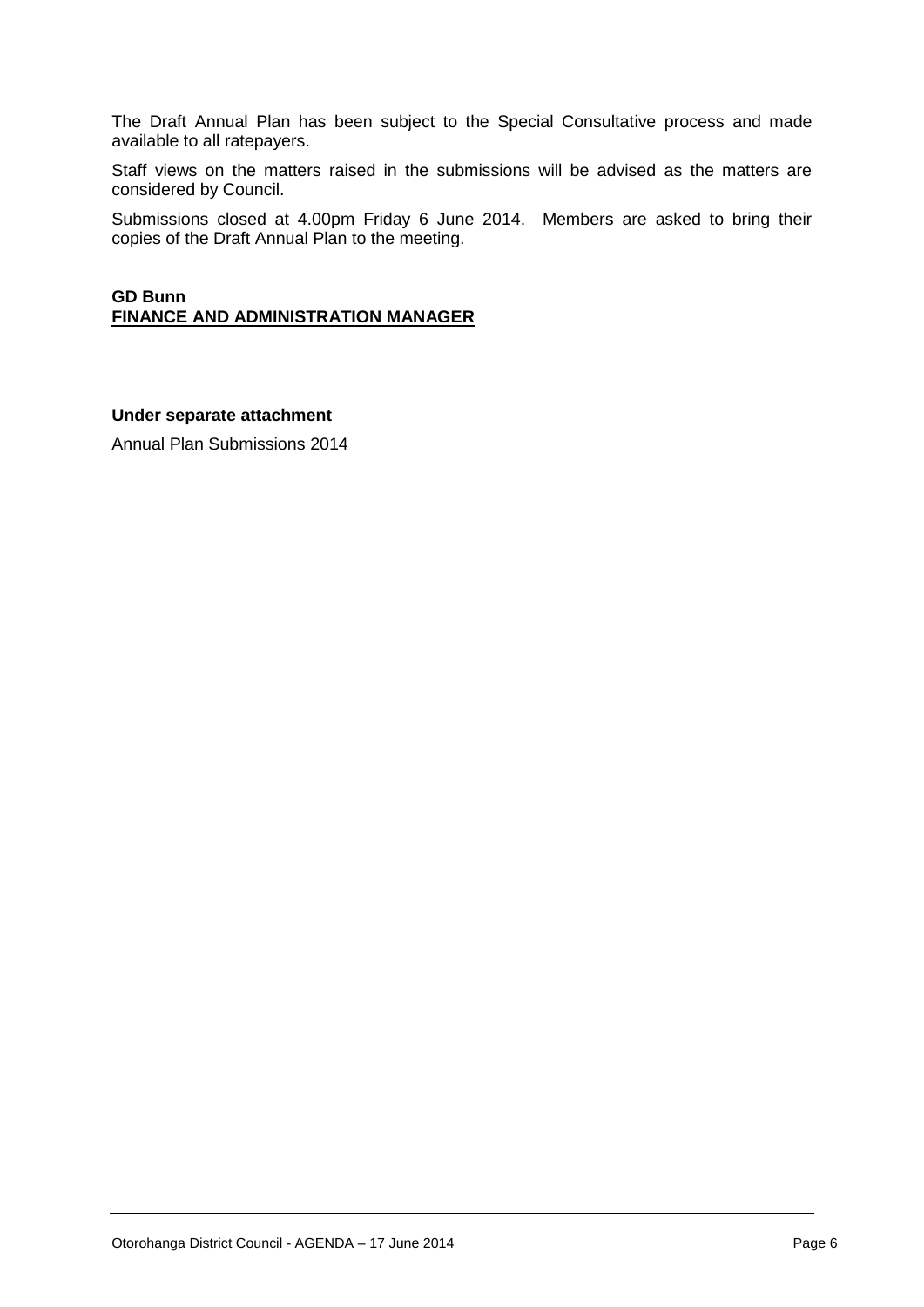| ltem 86 | <b>2014/15 RATES RESOLUTION</b>                                                    |
|---------|------------------------------------------------------------------------------------|
| To:     | <b>His Worship the Mayor and Councillors</b><br><b>Otorohanga District Council</b> |
| From:   | <b>Finance &amp; Administration Manager</b>                                        |
| Date:   | <b>17 June 2014</b>                                                                |

#### **Executive Summary**

The proposed 2014/15 Rates Resolution is presented.

#### **Staff Recommendation**

It is recommended:

**That** the Otorohanga District Council sets the following rates under the Local Government (Rating) Act 2002, on rating units in the district for the financial year commencing 1 July 2014 and ending on 30 June 2015.

All rates and amounts are plus GST at the prevailing rate. (The prevailing rate is currently 15%)

#### **1. OTOROHANGA DISTRICT**

a. General Rate

A General Rate set under section 13 of the Local Government (Rating) Act 2002 of 0.0006079 cents in the dollar on the capital value of all rating units.

b. Uniform Annual General Charge

A Uniform Annual General Charge of \$336.66 per rating unit, set under section 15 of the Local Government (Rating) Act 2002.

#### **2. OTOROHANGA RURAL**

a. Rural Targeted Rate

A Targeted Rate set under section 16 of the Local Government (Rating) Act 2002 of 0.0000273 cents in the dollar on the capital value of all rating units within the Otorohanga District with the exception of the Otorohanga Community and Kawhia Community areas.

b. Separate Uniform Targeted Rate

A Targeted Rate set under section 16 of the Local Government (Rating) Act 2002 of \$91.31 per rating unit on all rating units within the Otorohanga District with the exception of the Otorohanga and Kawhia Community areas.

#### **3. OTOROHANGA COMMUNITY**

a. Otorohanga Community Targeted Rate

A Targeted Rate set under section 16 of the Local Government (Rating) Act 2002 on every rating unit within the Otorohanga Community area, assessed on a differential basis as described below:

i. a rate of 0.0009506 cents in the dollar of capital value on every rating unit in the "commercial" category.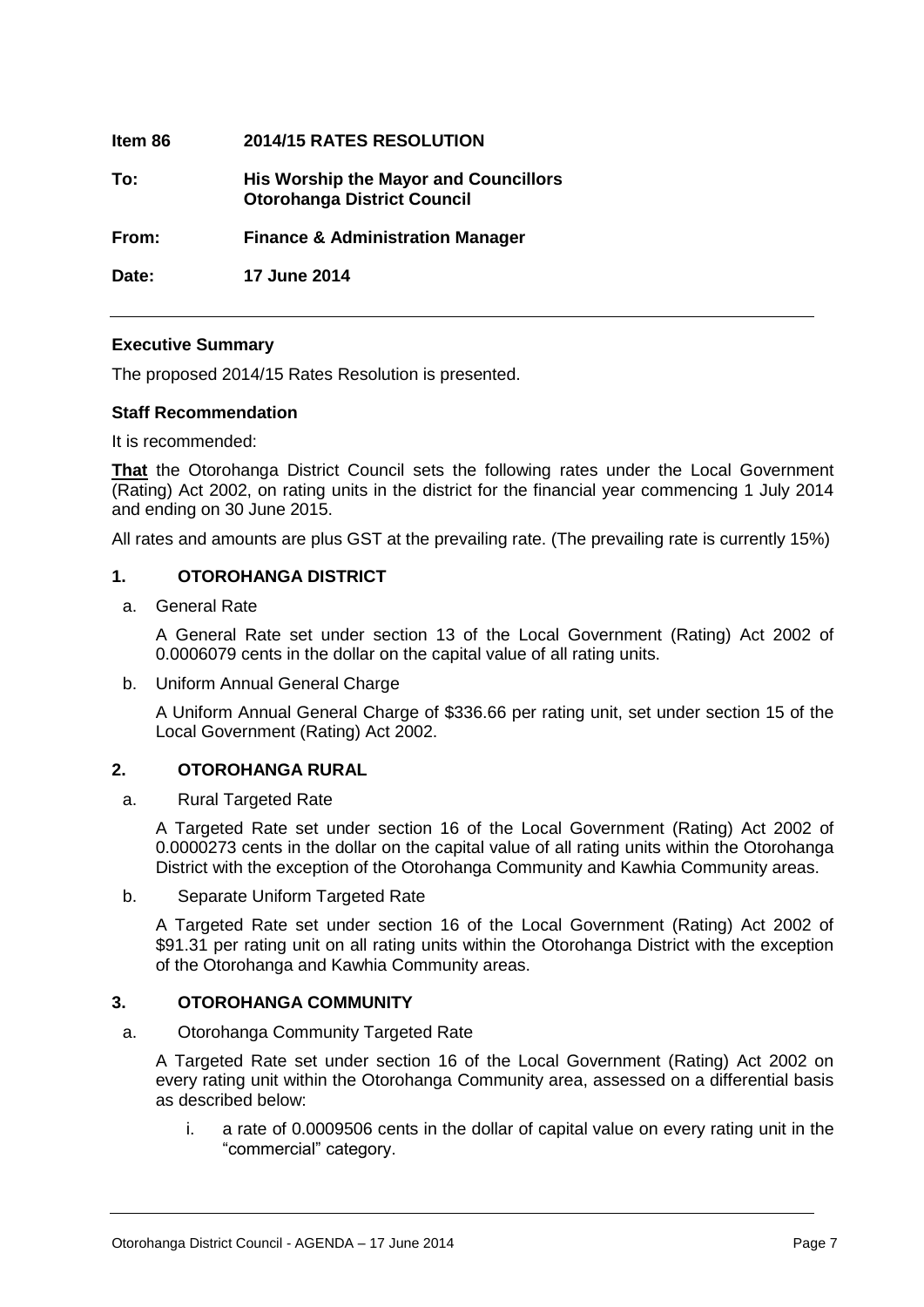- ii. a rate of 0.0003802 cents in the dollar of capital value on every rating unit in the "residential" category.
- b. Otorohanga Community Uniform Targeted Rate

A Targeted Rate set under section 16 of the Local Government (Rating) Act 2002 of \$183.75 per rating unit on all rating units within the Otorohanga Community area

#### **4. KAWHIA COMMUNITY**

a. Kawhia Community Targeted Rate

A Targeted Rate set under section 16 of the Local Government (Rating) Act 2002 of 0.0004817 cents in the dollar of capital value on all rating units within the Kawhia Community area.

b. Kawhia Community Uniform Targeted Rate

A Targeted Rate set under section 16 of the Local Government (Rating) Act 2002 of \$90.73 per rating unit on all rating units within the Kawhia Community area

#### **5. TARGETED LOAN RATES**

a. Otorohanga Sewage Treatment Loan Rate

A Targeted Rate set under section 16 of the Local Government (Rating) Act 2002 e on every rating unit within the Otorohanga Community area, assessed on a differential basis as described below:

- i. a rate of 0.0006877 cents in the dollar of capital value on every rating unit in the "commercial" category.
- ii. a rate of 0.0002751 cents in the dollar of capital value on every rating unit in the "residential" category.
- b. Otorohanga Water Supply Loan Rate

A Targeted Rate set under section 16 of the Local Government (Rating) Act 2002 on every rating unit within the Otorohanga Community area, assessed on a differential basis as described below:

- i. a rate of 0.0001823 cents in the dollar of capital value on every rating unit in the "commercial" category.
- ii. a rate of 0.0000729 cents in the dollar of capital value on every rating unit in the "residential" category.
- c. Kawhia Water Supply

A Targeted Rate set under section 16 of the Local Government (Rating) Act 2002 of 0.0001599 cents in the dollar of capital value on all rating units within the Kawhia Community area.

d. Arohena Rural Water Supply

A Targeted Rate set under section 16 of the Local Government (Rating) Act 2002 of 0.0001013 cents in the dollar of capital value on all rating units within the Arohena Rural Water Supply Area.

e. Aotea Erosion Protection

A Targeted Rate set under section 16 of the Local Government (Rating) Act 2002 of \$514.31 per rating unit on all rating units within the Aotea Community.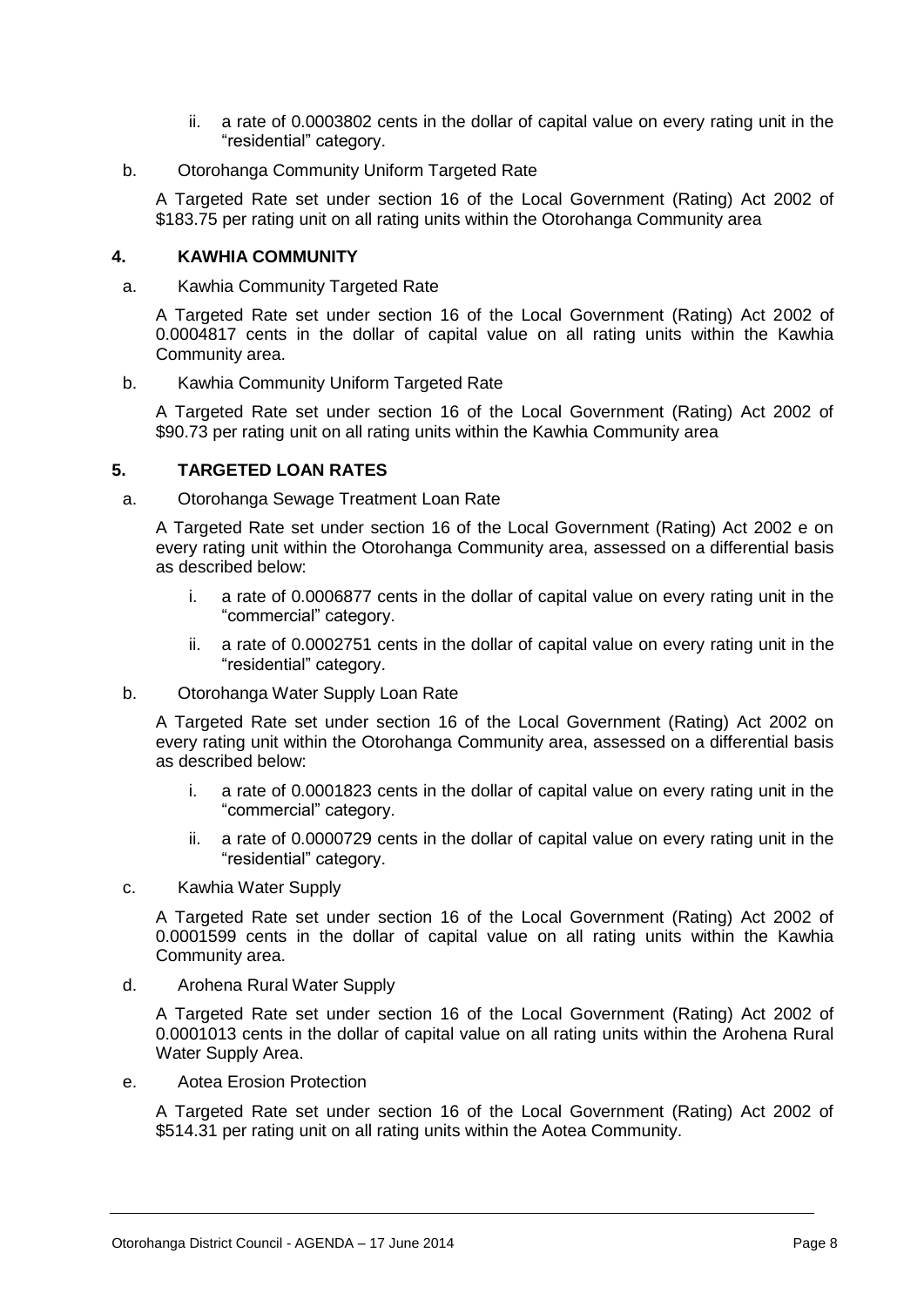#### **6. TARGETED RATES**

- a. Roading
	- i. A Targeted Rate set under section 16 of the Local Government (Rating) Act 2002 made of 0.0011006 cents in the dollar of capital value on all rating units within the Otorohanga District.
	- ii. A Targeted Rate set under section 16 of the Local Government (Rating) Act 2002 made of \$273.95 per rating unit on all rating units within the Kawhia Community area
- b. Security Patrol
	- i. A Targeted Rate set under section 16 of the Local Government (Rating) Act 2002 made of 0.0007482 cents in the dollar of capital value on all rating units within the "Security Patrol Area" in the Otorohanga Community
	- ii. A Targeted Rate set under section 16 of the Local Government (Rating) Act 2002 made of \$334.41 per rating unit on all rating units within the "Security Patrol Area" in the Otorohanga Community
- c. Otorohanga CBD Development Rate
	- i. A Targeted Rate of 0.0001047 cents in the dollar on the capital value of all rating units in the "commercial" category of the Otorohanga Community.
	- ii. A Uniform Targeted Rate of \$134.75 per rating unit on each rating unit units in the "commercial" category of the Otorohanga Community.

#### d. Aotea Erosion Targeted Rate

A Targeted Rate set under section 16 of the Local Government (Rating) Act 2002 of \$90.91 per rating unit on all rating units within the Aotea Community.

e. District Halls

A Targeted Rate set under section 16 of the Local Government (Rating) Act 2002 for all rating units within the defined hall areas as follows:

| <b>HALL</b><br>SEPARATE RATE IN \$<br><b>RATING DISTRICT</b> |           | <b>RATING</b><br><b>SYSTEM</b> | <b>UNIFORM</b><br><b>ANNUAL</b><br><b>CHARGE</b> |                 |
|--------------------------------------------------------------|-----------|--------------------------------|--------------------------------------------------|-----------------|
| Arohena                                                      | 0.0000050 | capital value                  | \$45.00                                          | Per rating unit |
| Kio Kio                                                      | 0.000009  | capital value                  | \$20.00                                          | Per rating unit |
| <b>Tokanui Crossroads</b>                                    |           |                                | \$20.00                                          | Per rating unit |
| Puketotara/ Ngutunui                                         | 0.000003  | capital value                  | \$9.00                                           | Per rating unit |
| Maihiihi                                                     | 0.000017  | capital value                  |                                                  |                 |
| Otewa                                                        |           |                                | \$18.00                                          | Per rating unit |
| Honikiwi                                                     | 0.000013  | capital value                  |                                                  |                 |

#### **7. TARGETED REFUSE RATES**

#### **Otorohanga Community**

A Targeted Rate set under section 16 of the Local Government (Rating) Act 2002 of \$107.03 per separately used or inhabited part on all rating units within the Otorohanga Refuse Collection Area.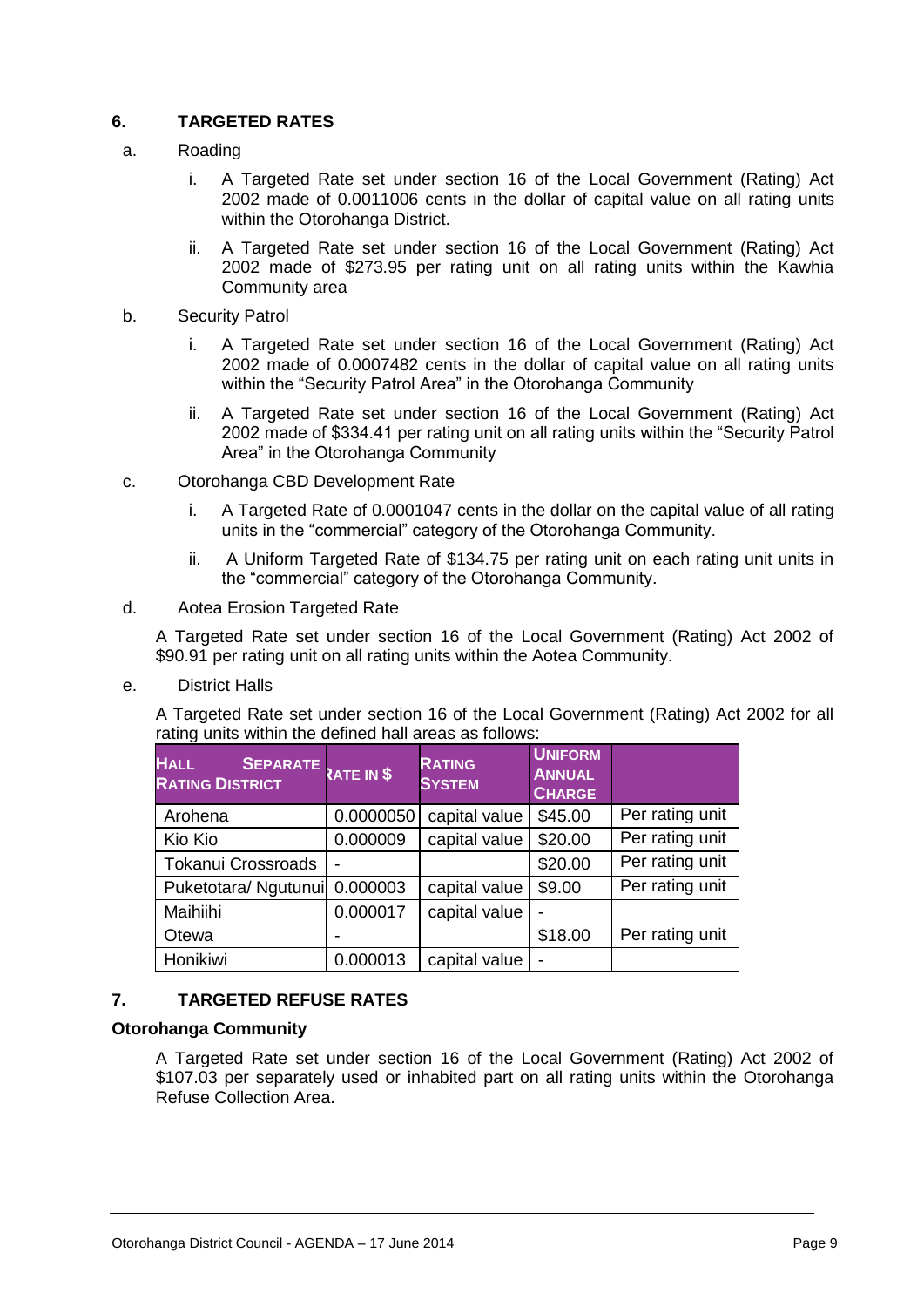#### **Kawhia Community**

A Targeted Rate set under section 16 of the Local Government (Rating) Act 2002 of \$216.98 in respect of each separately used or inhabited part of a rating unit in the Kawhia Refuse Collection Area.

#### **8. TARGETED WATER RATES**

#### **Otorohanga Community**

- a. A Targeted Rate set under section 16 of the Local Government (Rating) Act 2002 of \$284.55 on every separately used or inhabited part of a rating unit within the Otorohanga Community which receives an ordinary supply of water from the Otorohanga Community Water Supply.
- b. A Targeted Rate set under section 16 of the Local Government (Rating) Act 2002 of \$312.50 on every separately used or inhabited part of a rating unit located outside the Otorohanga Community which receives an ordinary supply of water from the Otorohanga Community Water Supply.

#### **Kawhia Community**

c. A Targeted Rate set under section 16 of the Local Government (Rating) Act 2002 of \$401.92 on every separately used or inhabited part of a rating unit, which receives an ordinary supply of water within the Kawhia Community.

#### **9. TARGETED SEWERAGE RATES**

A Targeted Rate set under section 16 of the Local Government (Rating) Act 2002 of \$292.32 for the first water closet or urinal and \$0 for the second to fourth, \$44.44 for subsequent closets or urinals, on every separately used or inhabited part of a rating unit connected, either directly or through a private drain to the Otorohanga Community Sewerage Scheme.

#### **10. TARGETED RATES FOR EXTRAORDINARY WATER SUPPLY**

#### **Otorohanga Community**

- a. A targeted rate for water supply, set under section 19 of the Local Government (Rating) Act 2002, of \$0.57 cents per cubic metre of water consumed in excess of 220 cubic metres, for each rateable rating unit within the Otorohanga Community on a metered supply.
- b. A targeted rate for water supply, set under section 19 of the Local Government (Rating) Act 2002, of \$0.76 cents per cubic metre of water consumed for each non-rateable separate rating unit within the Otorohanga Community with a minimum charge of \$178.25 per annum.
- c. A Targeted Rate set under section 16 of the Local Government (Rating) Act 2002 of \$284.55 on every non-rateable separate rating unit located inside the Otorohanga Community which receives a supply of water from the Otorohanga Community Water Supply.
- d. A targeted rate for water supply, set under section 19 of the Local Government (Rating) Act 2002, of \$0.76 cents per cubic metre of water consumed for each separate rating unit whether rateable or non-rateable outside the Otorohanga Community on a metered supply.
- e. A targeted rate for water supply, set under section 16 of the Local Government (Rating) Act 2002, of \$102.22 per meter for each separate rating unit whether rateable or nonrateable receiving an extraordinary supply from the Otorohanga Community Water Supply.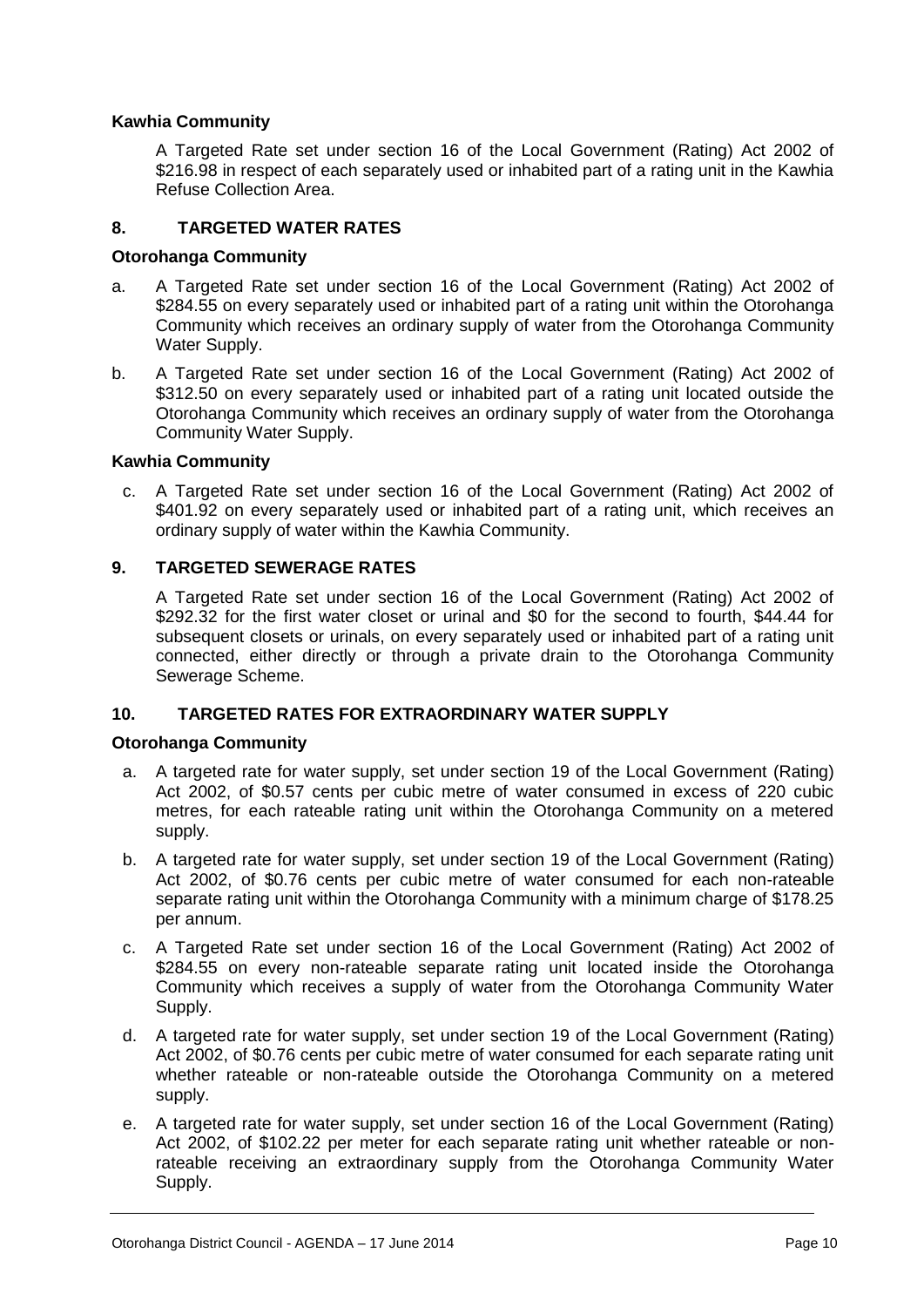#### **Kawhia Community**

- a. A targeted rate for water supply, set under section 19 of the Local Government (Rating) Act 2002, of \$1.01 cents per cubic metre of water consumed in excess of 220 cubic metres, for each rating unit, whether rateable or non-rateable, within the Kawhia Community on a metered supply.
- b. A targeted rate for water supply, set under section 19 of the Local Government (Rating) Act 2002, of \$1.17 cents per cubic metre of water consumed in excess of 220 cubic metres, for each rating unit, whether rateable or non-rateable, outside the Kawhia Community on a metered supply, with a minimum charge of \$401.92.
- c. A targeted rate for water supply, set under section 16 of the Local Government (Rating) Act 2002, of \$102.22 per meter for each separate rating unit whether rateable or nonrateable receiving an extraordinary supply from the Kawhia Community Water Supply.
- d. A targeted rate for water supply, set under section 19 of the Local Government (Rating) Act 2002, of \$10.22 cents per cubic metre of water consumed between the period of 20 December 2014 and 20 February 2015, for each rating unit meeting the Peak Season Metered Water Charges criteria, within the Kawhia Community on a metered supply.

#### **11. RURAL WATER SUPPLIES**

- a. A targeted rate for water supply, set under section 19 of the Local Government (Rating) Act 2002, of \$0.40 cents per cubic metre of water consumed, whether rateable or nonrateable, within the Arohena Rural Water Supply Area.
- b. A targeted rate for water supply, set under section 16 of the Local Government (Rating) Act 2002, of \$377.78 per meter within the Arohena Rural Water Supply Area.
- c. A targeted rate for water supply, set under section 19 of the Local Government (Rating) Act 2002, of \$0.35 cents per cubic metre of water consumed, whether rateable or nonrateable, within the Ranginui Rural Water Supply Area.
- d. A targeted rate for water supply, set under section 16 of the Local Government (Rating) Act 2002, of \$1,800.00 for the first meter per property within the Ranginui Rural Water Supply Area.
- e. A targeted rate for water supply, set under section 19 of the Local Government (Rating) Act 2002, of \$0.87 cents per cubic metre of water consumed, whether rateable or nonrateable, within the Tihiroa Rural Water Supply Area.
- f. A targeted rate for water supply, set under section 16 of the Local Government (Rating) Act 2002, of \$400.00 per meter within the Tihiroa Rural Water Supply Area.
- g. A targeted rate for water supply, set under section 19 of the Local Government (Rating) Act 2002, of \$0.52 cents per cubic metre of water consumed, whether rateable or nonrateable, within the Waipa Rural Water Supply Area.
- h. A targeted rate for water supply, set under section 16 of the Local Government (Rating) Act 2002, of \$88.88 per meter within the Waipa Rural Water Supply Area

**That** the Council adopt the definitions for its differential categories set out in the funding impact statement contained in the 2014/15 Annual Plan as its differential rating categories for the year.

**That** with the exception of water by meter charges, all rates will be payable in two equal instalments with the due dates for payment being:

| Instalment One | 29 August 2014  |
|----------------|-----------------|
| Instalment Two | 30 January 2015 |

**That** water by meter charges will be payable in two instalments with the due dates for payment being: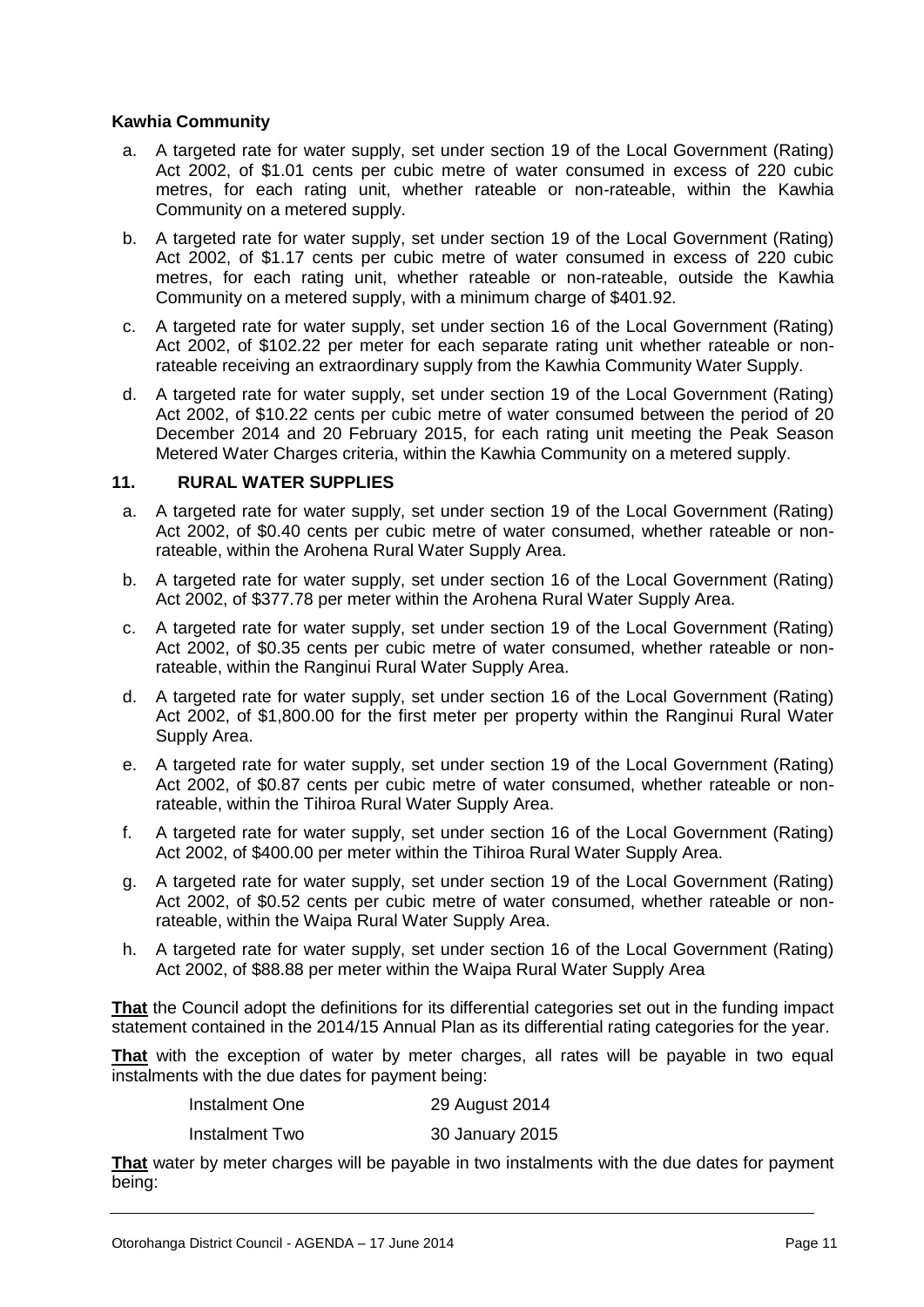| Instalment One | 29 August 2014  |
|----------------|-----------------|
| Instalment Two | 30 January 2015 |

**That** the Council apply the following penalties as follows:

a. A charge of 10 percent on so much of any instalment, excluding metered water charges, that has been assessed after 1 July 2014 and which is unpaid after the due dates below:

| Instalment One | 29 August 2014  |
|----------------|-----------------|
| Instalment Two | 30 January 2015 |

b. A charge of 5 percent on so much of any metered water charges instalment that has been assessed after 1 July 2014 and which is unpaid after the due dates below:

| Instalment One | 29 August 2014  |
|----------------|-----------------|
| Instalment Two | 30 January 2015 |

- c. A charge of 10 percent on so much of any rates, excluding metered water charges, assessed before 1 July 2014 that remain unpaid on 1 July 2014
- d. A further amount of 10 percent on any rates, excluding metered water charges, to which a penalty has been added under (c) if rates remain unpaid on 5 January 2105.

**That** rates shall be payable at any of the following places:

- a. The council offices, 17 Maniapoto Street, Otorohanga
- b. Using online banking or direct debit facilities established by the Council

#### **GD Bunn FINANCE & ADMINISTRATION MANAGER**